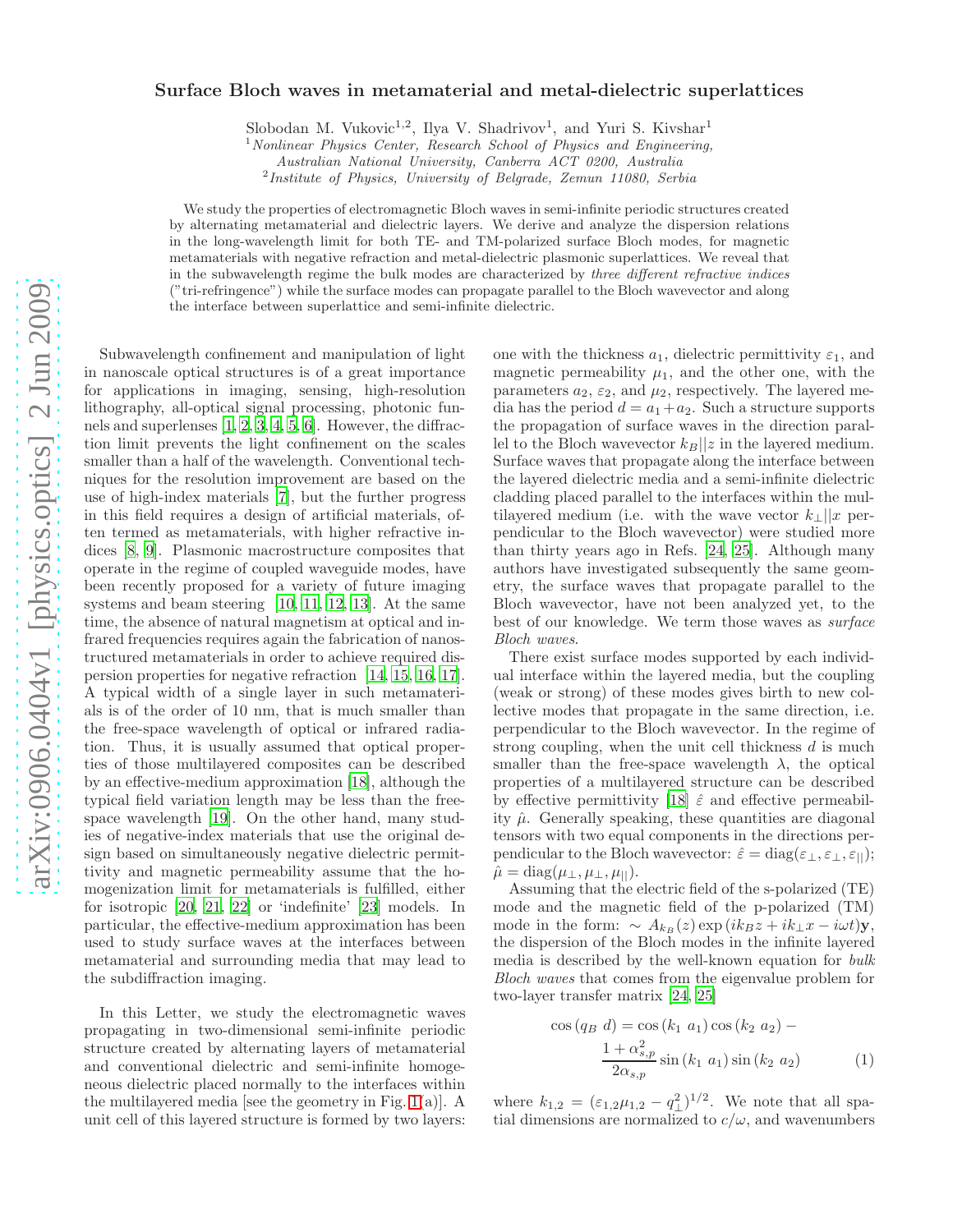

<span id="page-1-0"></span>FIG. 1: (a) Geometry of the problem. (b) Equifrequency contours for  $\omega/\omega_p = 0.3$  obtained from the dispersion [\(2\)](#page-1-1).

to  $\omega/c$ . The polarization dependent coefficients  $\alpha_{s,p}$  are defined as  $\alpha_s = k_2 \mu_1 / k_1 \mu_2$ , and  $\alpha_p = k_2 \varepsilon_1 / k_1 \varepsilon_2$ . In the subwavelength regime, when  $|k_1a_1| \ll 1$ , and  $|k_2a_2| \ll 1$ , after the Taylor expansion in Eq. [\(1\)](#page-0-0), we obtain the dispersion relations similar to those for the light propagation in uniaxial crystals, for the s- and p-polarized waves

<span id="page-1-1"></span>
$$
\frac{\sin^2 q_B d/2}{n_o^2} + \frac{q_\perp^2 (d/2)^2}{\left(n_e^{s,p}\right)^2} = \frac{d^2}{4},\tag{2}
$$

where  $n_o = \sqrt{\epsilon_{\perp} \mu_{\perp}}$  is the refractive index of the ordinary wave,  $n_e^s = \sqrt{\epsilon_\perp \mu_\parallel}$  and  $n_e^p = \sqrt{\epsilon_\parallel \mu_\perp}$  are the refractive indices of s- and p-polarized extraordinary waves, respectively. The effective material parameters appear as a result of the Taylor expansion rather than an averaging procedure:

$$
\varepsilon_{\perp} = (1 - \delta) \varepsilon_1 + \delta \varepsilon_2; \quad \varepsilon_{\parallel} = \frac{\varepsilon_1 \varepsilon_2}{(1 - \delta) \varepsilon_2 + \delta \varepsilon_1};
$$

$$
\mu_{\perp} = (1 - \delta) \mu_1 + \delta \mu_2; \quad \mu_{\parallel} = \frac{\mu_1 \mu_2}{(1 - \delta) \mu_2 + \delta \mu_1}, \quad (3)
$$

where  $\delta = a_2/d, 0 < \delta < 1$  describes the degree of anisotropy. The structure becomes isotropic at  $\delta = 0$ , and  $\delta = 1$ , and any source between this values.

Equation [\(2\)](#page-1-1) describe the dispersion relations of bulk waves for infinite layered media in the long-wavelength approximation. For nonmagnetic media, and under the additional approximation  $|q_Bd| \ll 1$ , these equations reduce to the equations obtained in Refs. [\[24,](#page-3-11) [25\]](#page-3-12), where it was shown that a periodic stratified medium is formally analogous to an uniaxial crystal, yielding for sand p-polarizations, respectively:  $q_B^2 + q_\perp^2 = \varepsilon_\perp$ , and  $q_B^2/\varepsilon_\perp + q_\perp^2/\varepsilon_{\parallel} = 1$ . Although these equations look very attractive (because they are formally analogous to the well known Fresnel equations), it is worth noting that imposing  $|q_Bd| \ll 1$  leads to loosing zonal structure and band gaps typical for Bloch waves. Under the same approximation, inclusion of higher order terms in the Taylor expansion revealed nonlocal effects (spatial dispersion) in nanolayered metamaterials [\[19\]](#page-3-6). On the other hand, inclusion of magnetic metamaterials gives rise to the appearance of the extraordinary wave even in the case of s-polarization, if the formal analogy with uniaxial crystals has been adopted. There are two ordinary s- and p-polarized modes that obey the same dispersion law:  $\sin^2 q_B d/2 = \varepsilon_\perp \mu_\perp (d/2)^2$  and two extraordinary s- and



<span id="page-1-2"></span>FIG. 2: Effective dielectric and magnetic parameters of the metamaterial superlattices ( $\delta = 0.95$ ).

p-polarized modes with different dispersions:  $q_{\perp}^2 = \varepsilon_{\perp}\mu_{||}$ and  $q_{\perp}^2 = \varepsilon_{\parallel} \mu_{\perp}$ , respectively. Thus, for the same frequency, we now have three different refractive indices, and when  $|q_Bd| \ll 1$ , Eqs. [\(2\)](#page-1-1) represent two ellipses in  $(q_B, q_\perp)$ -plane with one common axis (see Fig. [1](#page-1-0) (b)), instead of a circle and an ellipse which we have for uniaxial crystals. So, magnetic metamaterials can produce either negative or normal (positive) refraction in all directions, as well as negative refraction in one direction and normal in the other one. We emphasize that for both s- and p-polarizations the desired characteristics of the periodic stratified metamaterials can be engineered by a variation of the thicknesses of the constitutive layers.

As an example, in Fig. [2](#page-1-2) we plot the effective parameters for the case of a periodic structure with metamaterial layers in vacuum ( $\varepsilon_1 = \mu_1 = 1$ ). We assume that the metamaterial layers have the frequency-dependent dielectric permittivity and magnetic permeability of the form:  $\varepsilon_2 = 1 - \omega_p^2/\omega^2$  and  $\mu_2 = 1 - F\omega^2/(\omega^2 - \omega_g^2)$ , where we take  $F = 0.56$ ,  $\omega_g^2 / \omega_p^2 = 0.16$ .

To study *surface* Bloch waves in long-wavelength limit, we assume that multilayered media is truncated, and it occupies a half-space  $x < 0$ , while the other half-space  $(x > 0)$  is occupied by homogeneous dielectric with dielectric constant  $\varepsilon_c$ . To obtain the solutions for surface waves, we consider in Eq. [\(2\)](#page-1-1) purely imaginary values of  $q_{\perp}$ . Using the standard continuity conditions of the tangential field components, we than obtain the dispersion relation for the s-polarized surface waves,

<span id="page-1-3"></span>
$$
\sqrt{\frac{\mu_{||}}{\mu_{\perp}}} \left[ \sin^2 \left( q_B d/2 \right) - \varepsilon_{\perp} \mu_{\perp} (d/2)^2 \right] = -\mu_{||} \frac{d}{2} \sqrt{q_B^2 - \varepsilon_c},\tag{4}
$$

whereas for the p-polarized surface waves, we have

<span id="page-1-4"></span>
$$
\varepsilon_c \sqrt{\frac{\varepsilon_{||}}{\varepsilon_{\perp}}} \left[ \sin^2 \left( q_B d/2 \right) - \varepsilon_{\perp} \mu_{\perp} (d/2)^2 \right] = -\varepsilon_{||} \frac{d}{2} \sqrt{q_B^2 - \varepsilon_c}.\tag{5}
$$

Equations [\(4,](#page-1-3) [5\)](#page-1-4) are obtained in the approximation that the thicknesses of each layer is small, however we did not make any assumptions about the values for the Bloch wavenumber. However, since we used continuous medium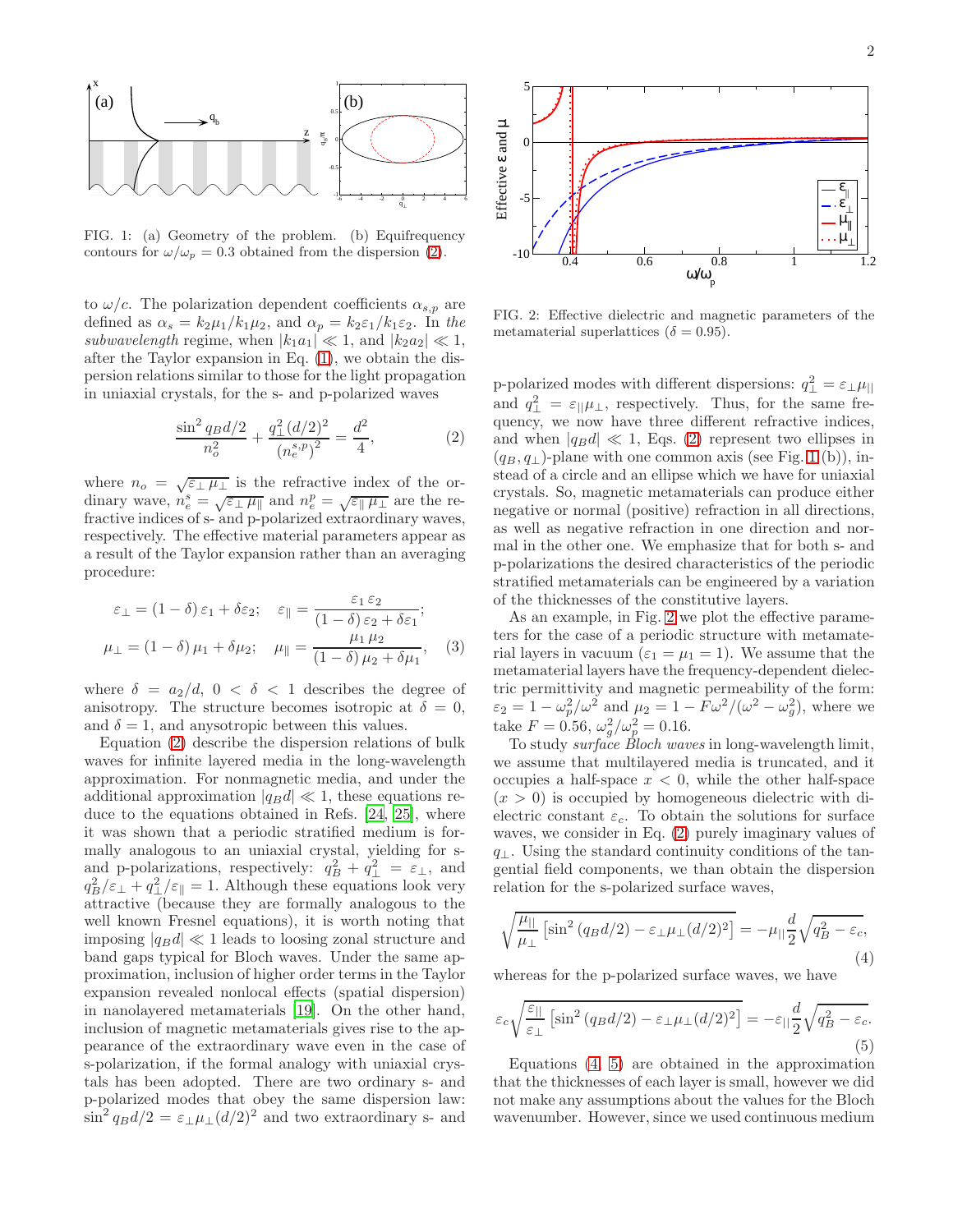

<span id="page-2-12"></span>FIG. 3: Dispersion of s- and p-polarized Bloch surface waves in metamaterial superlattices, for  $\delta = 0.95$  and  $d = 0.1c/\omega_p$ .



<span id="page-2-13"></span>FIG. 4: Dispersion of p-polarized Bloch surface waves in metal-dielectric structures, for three different values of  $\delta$  and  $d = 0.1c/\omega_p$ 

approximation for matching boundary conditions on the interface, it is expected that the results are valid when the Bloch wavelength is larger than the period of the unit cell  $(q_B d < 1)$ . More general case of arbitrary wavenumber will require numerical simulation in order to obtain dispersion properties of surface Bloch waves.

Now we calculate the dispersion of the surface Bloch modes with the effective parameters shown in Fig. [2](#page-1-2) for the waves propagating along the interface between the structured medium and vacuum ( $\varepsilon_c = 1$ ). Dispersion of surface Bloch modes for metamaterial superlattices created by layers of metamaterial and conventional di-

electric is calculated using Eqs. [\(4](#page-1-3)[,5\)](#page-1-4), and it is shown in Fig. [3.](#page-2-12) From the dispersion equations we see that the p-polarized waves can exist in the frequency ranges, where  $\varepsilon_{\parallel} < 0$ , while s-polarized waves exist for  $\mu_{\parallel} < 0$ . We found that for the values of the parameter  $\delta$  close to 1, there are in general two branches of p-polarized waves and one branch of s-polarized waves. Both upper and lower branches of the p-polarized waves are forward, while the s-polarized surface Bloch wave is backward (negative group velocity), and it exists in the range of frequencies  $0.4 < \omega/\omega_p < 0.603$ . When we decrease the parameter  $\delta$  towards the value of 1/2, the frequency range for the s-polarized wave existance becomes narrower, and it becomes forward (not shown), and then it disappears. P-polarized waves also disappear for values of  $\delta < 1/2$ , and there are no surface waves for such values of  $\delta$  within the limits of our approximation.

For nonmagnetic metamaterials or metals in the layered structure, we use the Drude-type formula for  $\varepsilon_2(\omega)$ , but consider  $\mu_2 = 1$ . We find no s-polarized surface waves, but for the p-polarized surface Bloch modes we obtain the dispersion shown in Fig. [4.](#page-2-13) Surface Bloch modes exist only when the metal occupies more than half of the structure, i.e.,  $1/2 < \delta < 1$ . As we change the metal filling fraction from  $\delta = 1$ , when the frequency range of the mode existence is  $0 < \omega/\omega_p < 1/\sqrt{2}$ , to  $\delta = 1/2$ , the frequency range of mode existence vanishes.

In conclusion, we have derived and analyzed the dispersion characteristics of the electromagnetic surface Bloch waves in metamaterial and metal-dielectric structures in the long-wavelength limit. We have revealed that in the subwavelength regime the bulk modes are characterized by three different refractive indices while the surface modes can propagate parallel to the Bloch wavevector along an interface between two superlattices. As a special case, we have studied the propagation along an interface between the superlattice and a semi-infinite dielectric in truncated layered structures. We note that the short-wavelength limit requires intensive numerical simulations and it will be studied elsewhere.

The work was supported by the Australian Research Council. S.V. thanks Nonlinear Physics Center for hospitality and support during his stay in Canberra, and he acknowledges a support of the Serbian Ministry of Science (grant No. OI 141031).

- <span id="page-2-0"></span>[1] J. B. Pendry, Phys. Rev. Lett. 85, 3966 (2000).
- <span id="page-2-1"></span>[2] N. Fang, H. Lee, C. Sun, and X. Zhang, Science 308, 534  $(2005).$
- <span id="page-2-2"></span>[3] H. Shin and S. Fan, Phys. Rev. Lett. 96, 073907 (2006).
- <span id="page-2-3"></span>[4] Z. Jacob, L. V. Alekseyev, and E. Narimanov, Opt. Express 14, 8247 (2006).
- <span id="page-2-4"></span>[5] D. R. Smith and J. B. Pendry, J. Opt. Soc. Am. B 23, 391 (2006).
- <span id="page-2-5"></span>[6] E. Ozbay, Science 311, 189 (2006).
- <span id="page-2-6"></span>[7] A. W. Fang, H. Park, O. Cohen, R. Jones, M. J. Paniccia,

and J. E. Bowers, Opt. Express 14, 9203 (2006).

- <span id="page-2-7"></span>[8] A. Karalis, E. Lidorikis, M. Ibanescu, J. D. Joannopoulos, and M. Soljacic, Phys. Rev. Lett. 95, 063901 (2005).
- <span id="page-2-8"></span>[9] A. A. Govyadinov and V. A. Podolskiy, Phys. Rev. B 73, 155108 (2006).
- <span id="page-2-9"></span>[10] A. Alu and N. Engheta, IEEE Trans. Microw. Theory Tech. 52, 199 (2004).
- <span id="page-2-10"></span>[11] V. A. Podolskiy and E. E. Narimanov, Phys. Rev. B 71, 201101 (2005).
- <span id="page-2-11"></span>[12] R. Wangberg, J. Elser, E. E. Narimanov, and V. A.